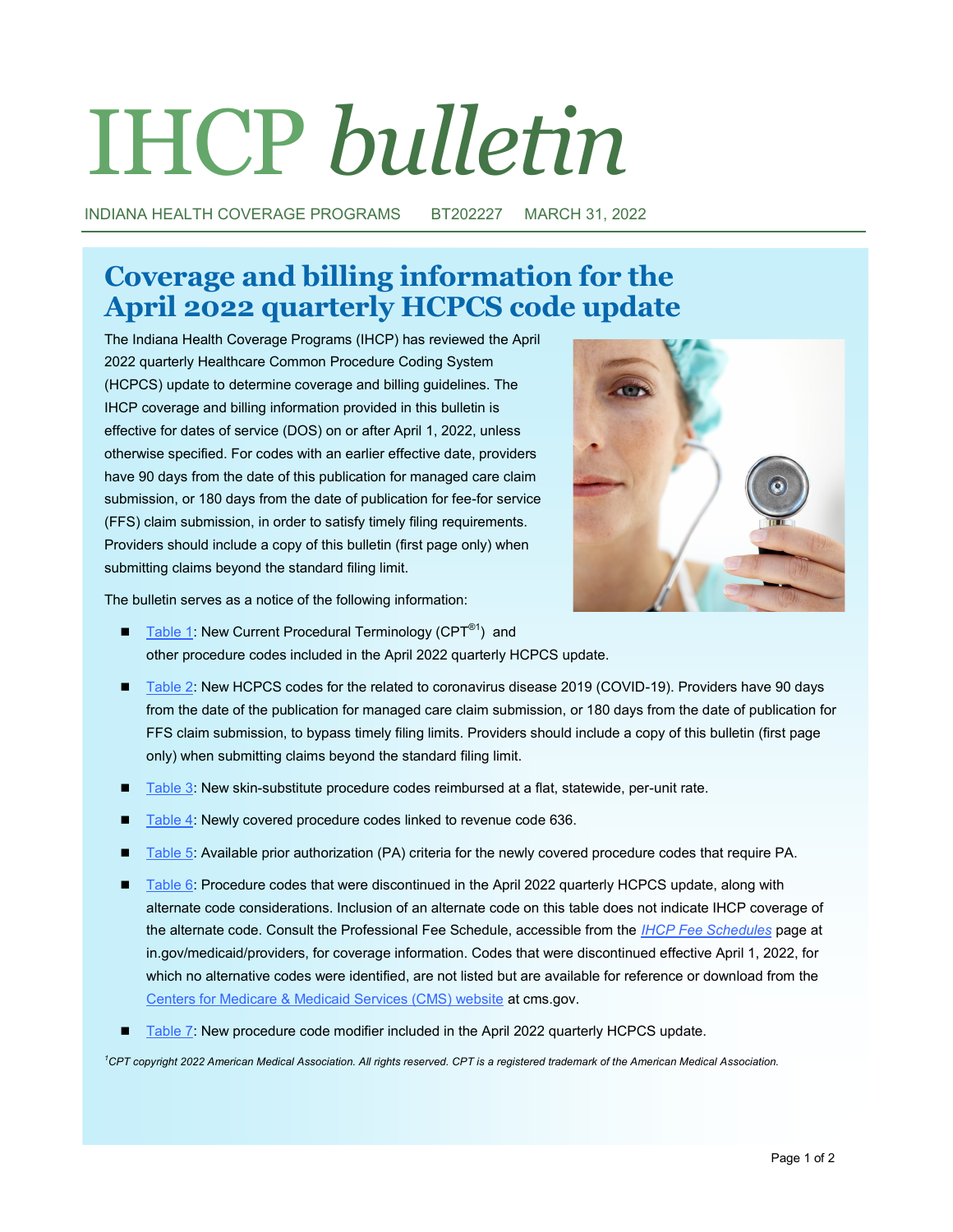The April 2022 quarterly HCPCS and CPT codes will be added to the claim-processing system. Established pricing will be posted on the appropriate IHCP Fee Schedule and updates will be made to the following code table documents on the *[Code Sets](https://www.in.gov/medicaid/providers/business-transactions/billing-and-remittance/code-sets/)* page at in.gov/medicaid/providers:

- *Durable and Home Medical Equipment and Supplies Codes*
- ◼ *Podiatry Services Codes*
- ◼ *Procedure Code Modifiers for Professional Claims*
- ◼ *Procedure Codes That Require National Drug Codes (NDCs)*
- ◼ *Revenue Codes With Special Procedure Code Linkages*
- ◼ *Vision Services Codes*



The standard global billing procedures and edits apply to the new codes unless special billing guidance is otherwise noted. Reimbursement, PA and billing information apply to services delivered under the FFS delivery system. Questions about FFS reimbursement, PA and billing should be directed to Gainwell Technologies at 800-457-4584, option 7. Individual managed care entities (MCEs) establish and publish reimbursement, PA and billing information within the managed care delivery system. Questions about managed care reimbursement, PA and billing should be directed to the MCE with which the member is enrolled.

#### **QUESTIONS?**

If you have questions about this publication, please contact Customer Assistance at 1-800-457-4584.

#### **COPIES OF THIS PUBLICATION**

If you need additional copies of this publication, please download them from the *[Bulletins](https://www.in.gov/medicaid/providers/829.htm)* page of the IHCP provider website at in.gov/medicaid/providers.

#### **TO PRINT**

A printer-[friendly version](http://provider.indianamedicaid.com/ihcp/Bulletins/BT202227_PF.pdf) of this publication, in black and white and without photos, is available for your convenience.

#### **SIGN UP FOR IHCP EMAIL NOTIFICATIONS**

To receive email notices of IHCP publications, subscribe by clicking the blue subscription envelope or sign up from the **IHCP** provider website

at in.gov/medicaid/providers.

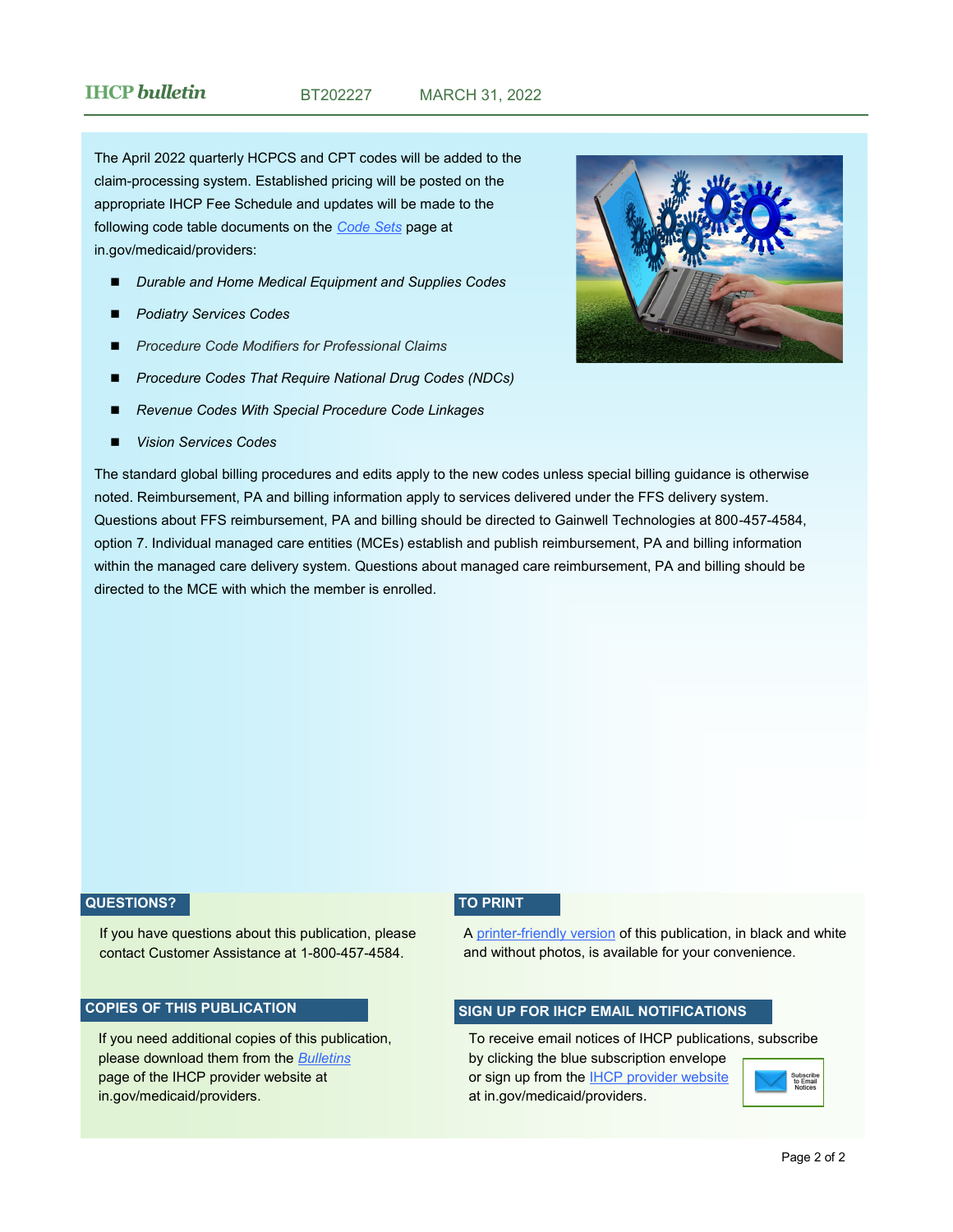| <b>Procedure</b><br>code | <b>Description</b>                                                                                                                                                                                                                                                                                                                                                                                 | Program<br>coverage* | <b>Prior</b><br>authorization<br>required | <b>NDC</b><br>required | <b>Special billing</b><br>information |
|--------------------------|----------------------------------------------------------------------------------------------------------------------------------------------------------------------------------------------------------------------------------------------------------------------------------------------------------------------------------------------------------------------------------------------------|----------------------|-------------------------------------------|------------------------|---------------------------------------|
| 0306U                    | Oncology (minimal residual disease [MRD]), next-<br>generation targeted sequencing analysis, cell-free<br>DNA, initial (baseline) assessment to determine a<br>patient specific panel for future comparisons to<br>evaluate for MRD                                                                                                                                                                | Noncovered           | N/A                                       | N/A                    | N/A                                   |
| 0307U                    | Oncology (minimal residual disease [MRD]), next-<br>generation targeted sequencing analysis of a patient-<br>specific panel, cell-free DNA, subsequent<br>assessment with comparison to previously analyzed<br>patient specimens to evaluate for MRD                                                                                                                                               | Noncovered           | N/A                                       | N/A                    | N/A                                   |
| 0308U                    | Cardiology (coronary artery disease [CAD]), analysis<br>of 3 proteins (high sensitivity [HS] troponin,<br>adiponectin, and kidney injury molecule-1 [KIM-1]),<br>plasma, algorithm reported as a risk score for<br>obstructive CAD                                                                                                                                                                 | Noncovered           | N/A                                       | N/A                    | N/A                                   |
| 0309U                    | Cardiology (cardiovascular disease), analysis of 4<br>proteins (NT-proBNP, osteopontin, tissue inhibitor of<br>metalloproteinase-1 [TIMP-1], and kidney injury<br>molecule-1 [KIM-1]), plasma, algorithm reported as a<br>risk score for major adverse cardiac event                                                                                                                               | Noncovered           | N/A                                       | N/A                    | N/A                                   |
| 0310U                    | Pediatrics (vasculitis, Kawasaki disease [KD]),<br>analysis of 3 biomarkers (NT-proBNP, C-reactive<br>protein, and T-uptake), plasma, algorithm reported as<br>a risk score for KD                                                                                                                                                                                                                 | Noncovered           | N/A                                       | N/A                    | N/A                                   |
| 0311U                    | Infectious disease (bacterial), quantitative<br>antimicrobial susceptibility reported as phenotypic<br>minimum inhibitory concentration (MIC)-based<br>antimicrobial susceptibility for each organisms<br>identified                                                                                                                                                                               | Noncovered           | N/A                                       | N/A                    | N/A                                   |
| 0312U                    | Autoimmune diseases (eg, systemic lupus<br>erythematosus [SLE]), analysis of 8 igg<br>autoantibodies and 2 cell-bound complement<br>activation products using enzyme-linked<br>immunosorbent immunoassay (ELISA), flow<br>cytometry and indirect immunofluorescence, serum,<br>or plasma and whole blood, individual components<br>reported along with an algorithmic SLE-likelihood<br>assessment | Noncovered           | N/A                                       | N/A                    | N/A                                   |
| 0313U                    | Oncology (pancreas), DNA and mRNA next-<br>generation sequencing analysis of 74 genes and<br>analysis of CEA (Ceacam-5) gene expression,<br>pancreatic cyst fluid, algorithm reported as a<br>categorical result (ie, negative, low probability of<br>neoplasia or positive, high probability of neoplasia)                                                                                        | Noncovered           | N/A                                       | N/A                    | N/A                                   |
| 0314U                    | Oncology (cutaneous melanoma), mRNA gene<br>expression profiling by RT-PCR of 35 genes (32<br>content and 3 housekeeping), utilizing formalin-fixed<br>paraffin-embedded (FFPE) tissue, algorithm reported<br>as a categorical result (ie, benign, intermediate,<br>malignant)                                                                                                                     | Noncovered           | N/A                                       | N/A                    | N/A                                   |

#### <span id="page-2-0"></span>*Table 1 – New procedure codes included in the April 2022 quarterly HCPCS update, effective for DOS on or after April 1, 2022, unless otherwise stated*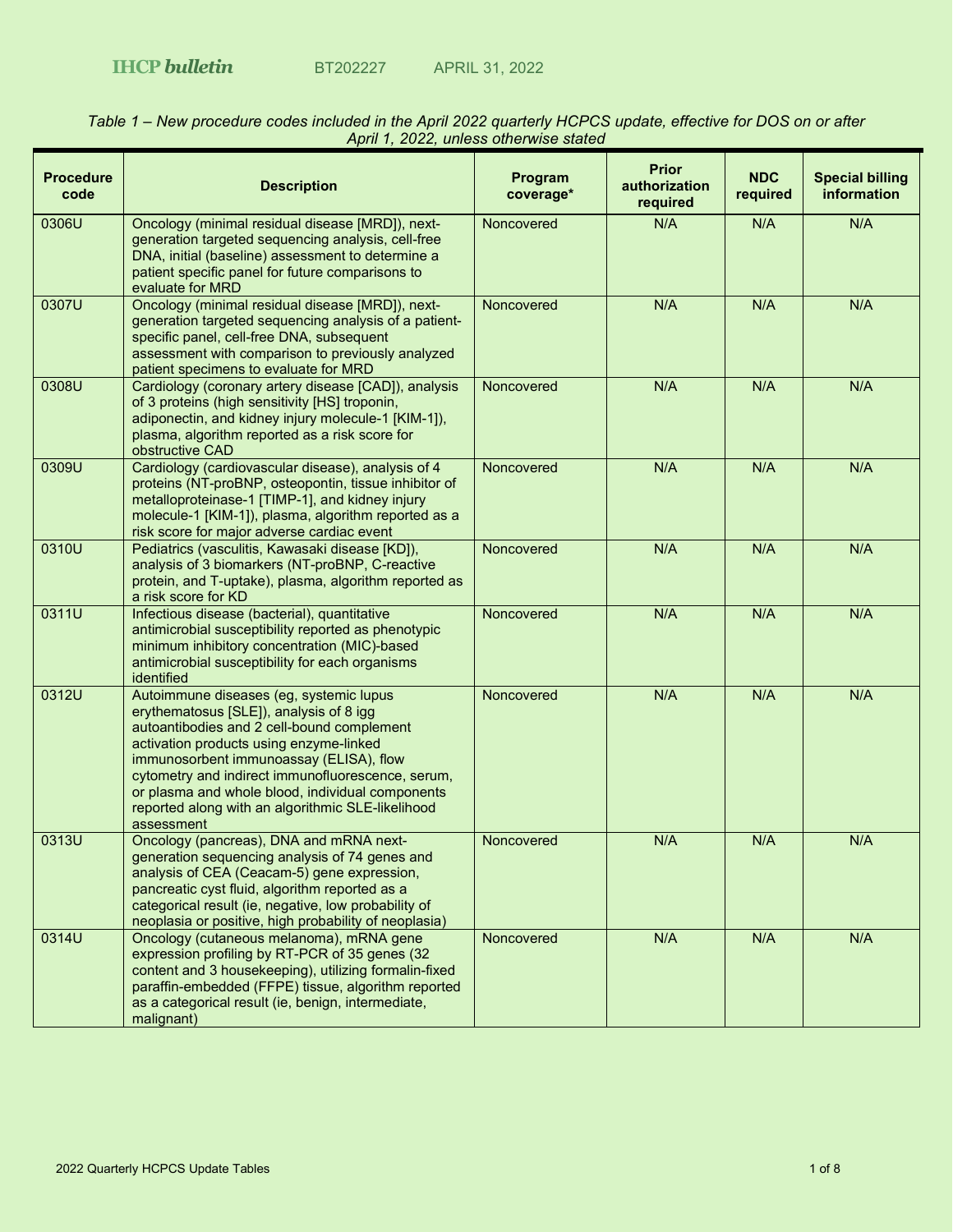| <b>Procedure</b><br>code | <b>Description</b>                                                                                                                                                                                                                                                                                                           | Program<br>coverage* | <b>Prior</b><br>authorization<br>required | <b>NDC</b><br>required | <b>Special billing</b><br>information                                                 |
|--------------------------|------------------------------------------------------------------------------------------------------------------------------------------------------------------------------------------------------------------------------------------------------------------------------------------------------------------------------|----------------------|-------------------------------------------|------------------------|---------------------------------------------------------------------------------------|
| 0315U                    | Oncology (cutaneous squamous cell carcinoma),<br>mRNA gene expression profiling by RT-PCR of 40<br>genes (34 content and 6 housekeeping), utilizing<br>formalin-fixed paraffin-embedded (FFPE) tissue,<br>algorithm reported as a categorical risk result (ie,<br>Class 1, class 2A, Class 2B)                               | Noncovered           | N/A                                       | N/A                    | N/A                                                                                   |
| 0316U                    | Borrelia burgdorferi (Lyme disease), OspA protein<br>evaluation, urine                                                                                                                                                                                                                                                       | Noncovered           | N/A                                       | N/A                    | N/A                                                                                   |
| 0317U                    | Oncology (lung cancer), four-probe FISH (3q29,<br>3p22.1, 10q22.3, 10cen) assay, whole blood,<br>predictive algorithm-generated evaluation reported as<br>decreased or increased risk for lung cancer                                                                                                                        | Noncovered           | N/A                                       | N/A                    | N/A                                                                                   |
| 0318U                    | Pediatrics (congenital epigenetic disorders), whole<br>genome methylation analysis by microarray for 50 or<br>more genes, blood                                                                                                                                                                                              | Noncovered           | N/A                                       | N/A                    | N/A                                                                                   |
| 0319U                    | Nephrology (renal transplant), RNA expression by<br>select transcriptome sequencing, using pretransplant<br>peripheral blood, algorithm reported as a risk score<br>for early acute rejection                                                                                                                                | Noncovered           | N/A                                       | N/A                    | N/A                                                                                   |
| 0320U                    | Nephrology (renal transplant), RNA expression by<br>select transcriptome sequencing, using<br>posttransplant peripheral blood, algorithm reported as<br>a risk score for acute cellular rejection                                                                                                                            | Noncovered           | N/A                                       | N/A                    | N/A                                                                                   |
| 0321U                    | Infectious agent detection by nucleic acid (DNA or<br>RNA), genitourinary pathogens, identification of 20<br>bacterial and fungal organisms and identification of<br>16 associated antibiotic-resistance genes, multiplex<br>amplified probe technique                                                                       | Noncovered           | N/A                                       | N/A                    | N/A                                                                                   |
| 0322U                    | Neurology (autism spectrum disorder [ASD]),<br>quantitative measurements of 14 acyl carnitines and<br>microbiome-derived metabolites, liquid<br>chromatography with tandem mass spectrometry<br>(LC-MS/MS), plasma, results reported as negative or<br>positive for risk of metabolic subtypes associated with<br><b>ASD</b> | Noncovered           | N/A                                       | N/A                    | N/A                                                                                   |
| A2011                    | Supra SDRM, per square centimeter                                                                                                                                                                                                                                                                                            | Covered              | $\overline{N}$                            | $\overline{N}$         | <b>Allowed for</b><br><b>Podiatrist</b><br>(provider<br>specialty 140)<br>See Table 3 |
|                          |                                                                                                                                                                                                                                                                                                                              |                      |                                           |                        | See Table 4                                                                           |

## *Table 1 – New procedure codes included in the April 2022 quarterly HCPCS update, effective for DOS on or after April 1, 2022, unless otherwise stated*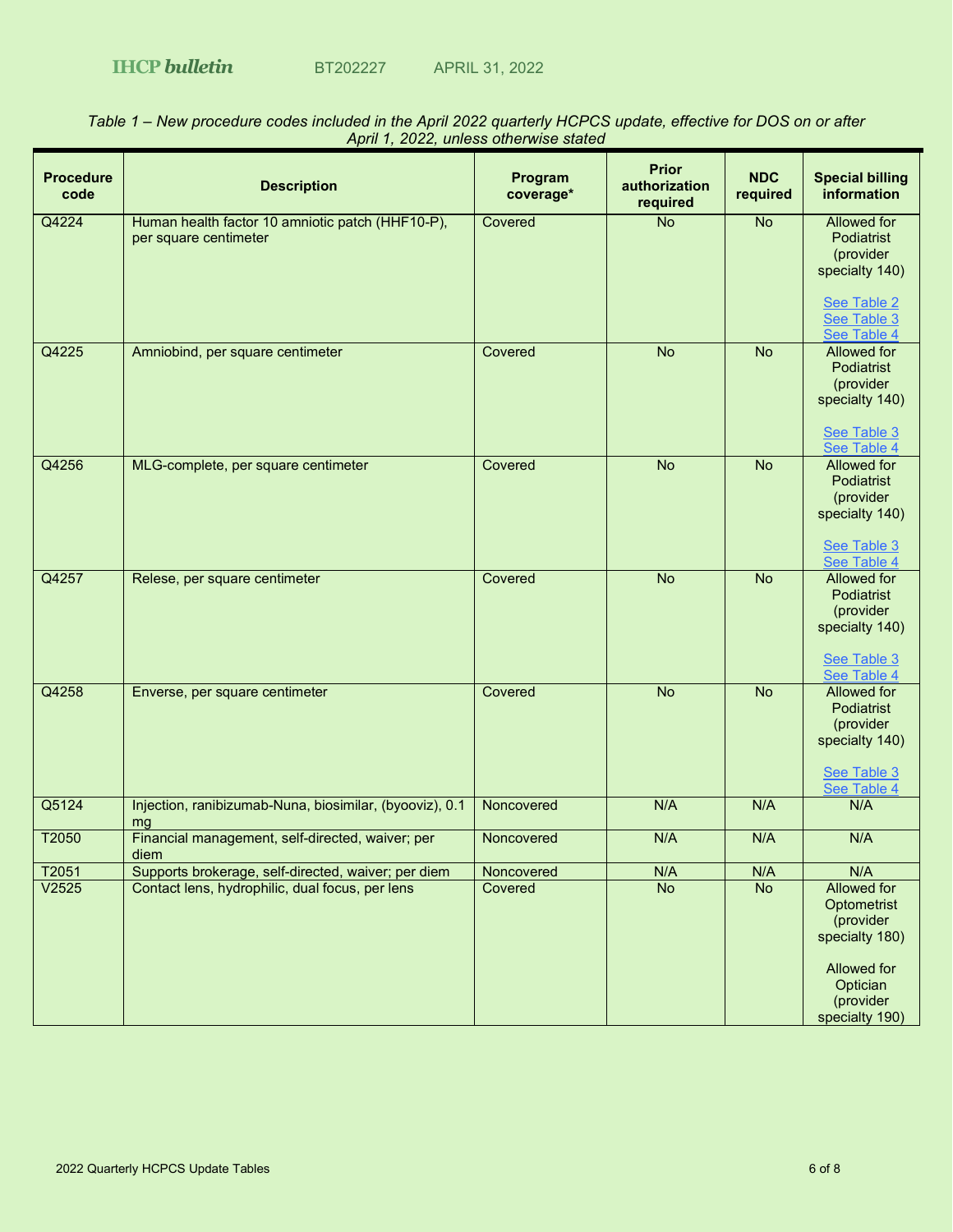# *Table 2 – New procedure codes related to COVID-19*

<span id="page-8-0"></span>

| <b>Procedure</b><br>code | <b>Description</b>                                                                                                                                                                                                                                                                                                                                                                                                                                                                               | <b>Effective date</b> |
|--------------------------|--------------------------------------------------------------------------------------------------------------------------------------------------------------------------------------------------------------------------------------------------------------------------------------------------------------------------------------------------------------------------------------------------------------------------------------------------------------------------------------------------|-----------------------|
| C9507                    | Plasma, high titer COVID-19 convalescent, each unit                                                                                                                                                                                                                                                                                                                                                                                                                                              | 4/1/2022              |
| M0222                    | Intravenous injection, bebtelovimab, includes injection and post administration monitoring                                                                                                                                                                                                                                                                                                                                                                                                       | 2/11/2022             |
| M0223                    | Intravenous injection, bebtelovimab, includes injection and post administration monitoring in the<br>home or residence; this includes a beneficiary's home that has been made provider-based to the<br>hospital during the COVID-19 public health emergency                                                                                                                                                                                                                                      | 2/11/2022             |
| Q0221                    | Injection, tixagevimab and cilgavimab, for the pre-exposure prophylaxis<br>only, for certain adults and pediatric individuals (12 years of age and older weighing at least 40kg)<br>with no known SARS-CoV-2 exposure, who either have moderate to severely compromised immune<br>systems or for whom vaccination with any available COVID-19 vaccine is not recommended due to a<br>history of severe adverse reaction to a COVID-19 vaccine(s) and/or COVID-19 vaccine<br>component(s), 600 mg | 2/24/2022             |
| Q0222                    | Injection, bebtelovimab, 175 mg                                                                                                                                                                                                                                                                                                                                                                                                                                                                  | 2/11/2022             |

### *Table 3 – New skin-substitute procedure codes reimbursed at a flat, statewide, per-unit rate*

<span id="page-8-1"></span>

| <b>Procedure</b><br>code | <b>Description</b>                                                     |
|--------------------------|------------------------------------------------------------------------|
| A2011                    | Supra SDRM, per square centimeter                                      |
| A2012                    | Suprathel, per square centimeter                                       |
| A2013                    | InnovaMatrix FS, per square centimeter                                 |
| A4100                    | Skin substitute, FDA cleared as a device, not otherwise specified      |
| Q4224                    | Human health factor 10 amniotic patch (HHF10-P), per square centimeter |
| Q4225                    | Amniobind, per square centimeter                                       |
| Q4256                    | MLG-complete, per square centimeter                                    |
| Q4257                    | Relese, per square centimeter                                          |
| Q4258                    | Enverse, per square centimeter                                         |

## *Table 4 – Newly covered procedure codes linked to revenue code 636*

<span id="page-8-2"></span>

| <b>Procedure</b><br>code | <b>Description</b>                                                                                |
|--------------------------|---------------------------------------------------------------------------------------------------|
| A2011                    | Supra SDRM, per square centimeter                                                                 |
| A2012                    | Suprathel, per square centimeter                                                                  |
| A2013                    | InnovaMatrix FS, per square centimeter                                                            |
| A4100                    | Skin substitute, FDA cleared as a device, not otherwise specified                                 |
| C9090                    | Injection, plasminogen, human-tvmh, 1 mg                                                          |
| C9092                    | Injection, triamcinolone acetonide, suprachoroidal (XIPERE), 1 mg                                 |
| C9093                    | Injection, ranibizumab, via sustained release intravitreal implant (SUSVIMO), 0.1 mg              |
| C9507                    | COVID-19 convalescent plasma                                                                      |
| J0219                    | Injection, avalglucosidase alfa-ngpt, 4 mg                                                        |
| J0491                    | Injection, anifrolumab-fnia, 1 mg                                                                 |
| J9071                    | Injection, cyclophosphamide, (AuroMedics), 5 mg                                                   |
| J9273                    | Injection, tisotumab vedotin-TFTV, 1 mg                                                           |
| J9359                    | Injection, loncastuximab tesirine-lpyl, 0.075 mg                                                  |
| M0222                    | Intravenous injection, bebtelovimab, includes injection and post administration monitoring        |
| M0223                    | Intravenous injection, bebtelovimab, includes injection and post administration monitoring in the |
|                          | home or residence; this includes a beneficiary's home that has been made provider-based to the    |
|                          | hospital during the COVID-19 public health emergency                                              |